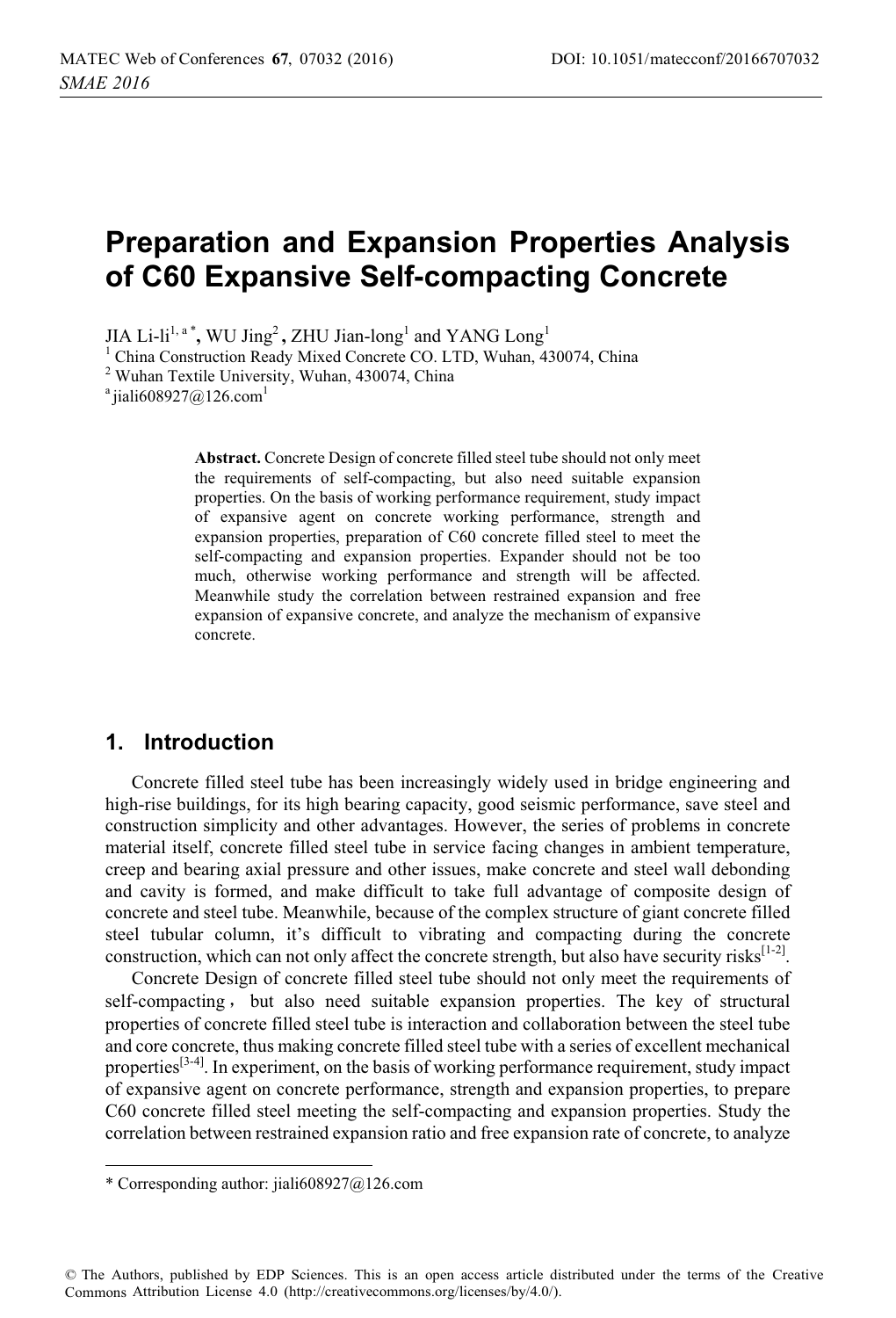the expansion properties and forces of expansive concrete in the condition of unidirectional limited.

### **2. Raw Materials**

The P.O52.5 cement is produced by Yadong cement plant. The basic properties are shown in Table 1. I fly ash is produced in Hubei with the average particle size of  $D_{50}$  is 12 $\mu$ m, fly ash microsphere is produced in Tianjin with the average particle size of  $D_{50}$  is 1 $\mu$ m. Main physical properties indicators are shown in Table 2.

TABLE 1 THE BASIC PROPERTIES OF CEMENT

| Standard<br>consistenc<br>y water[g]                        | Flexural strength[MPa]<br>Compressive strength[MPa] |                                |                                                   |              |                            | Density $\left[g\cdot cm^{-3}\right]$ | Stability    |  |                                           |
|-------------------------------------------------------------|-----------------------------------------------------|--------------------------------|---------------------------------------------------|--------------|----------------------------|---------------------------------------|--------------|--|-------------------------------------------|
|                                                             | 3d                                                  | 28d                            |                                                   | 3d           | 28d                        |                                       |              |  |                                           |
| 135                                                         | 6.8                                                 | 11.4                           |                                                   | 33.6<br>60.5 |                            |                                       | 3.20         |  | Qualifie<br>d                             |
| TABLE 2 PHYSICAL PROPERTIES OF CEMENT, FLY ASH AND S95 SLAG |                                                     |                                |                                                   |              |                            |                                       |              |  |                                           |
| Raw materials                                               |                                                     | Density<br>/g·cm <sup>-3</sup> | The specific<br>surface<br>$area/m^2$ · $kg^{-1}$ |              | Water<br>demand<br>ratio/% |                                       | $R_{28}/MPa$ |  | Compressive<br>strength ratio of<br>28d/% |
| cement                                                      |                                                     | 3.20                           | 350                                               |              | 100                        |                                       | 60.5         |  | 100.0                                     |
| I fly ash                                                   |                                                     | 2.20                           | 330                                               |              | 110                        |                                       | 42.0         |  | 68.3                                      |
| fly ash                                                     |                                                     | 2.73                           |                                                   | 950          | 95                         |                                       | 50.3         |  | 81.8                                      |
| $S95$ slag                                                  |                                                     | 2.80                           | 455                                               |              | 105                        |                                       | 51.0         |  | 98.1                                      |

Select high efficiency composite expanders BM-HCSA with the mortar restrained expansion ratio is 0.15% for 7d water curing, and mortar restrained expansion ratio of 0.20% for 21d standard curing. The phase composition of expanders is test by XRD analysis, mainly consist of CaO, sulphoaluminate and MgO.

High range polycarboxylate water reducer (PC) is used, with the solid content is 20%, water reduction rate is 25%.

# **3. Testing Method**

**Concrete Restrained Expansion Ratio Test.** Concrete restrained expansion ratio is an important indicator of its expansion properties. It's testing process reference to GB50119-2003 "Code for utility technical of concrete admixture". Dimensions of specimens are 100mm  $\times$  100mm  $\times$  300mm (Test equipment as shown in Figure 1), and the used unidirectional restraints steel skeleton is specified in GB 1499.2.

**Concrete Free Expansion Rate Test.** Making the non-contact measurement of concrete deformation of 1d reference to GB/ T50082-2009 "Standard for test methods of long-term performance and durability of ordinary concrete". Dimensions of specimens are 100mm×100mm×515mm. After 1d demold, adopt the positioning device measuring of concrete expansion and contraction deformation (as shown in Figure 2),.which is separated from concrete specimen, and not constrained expansion behavior of the specimen.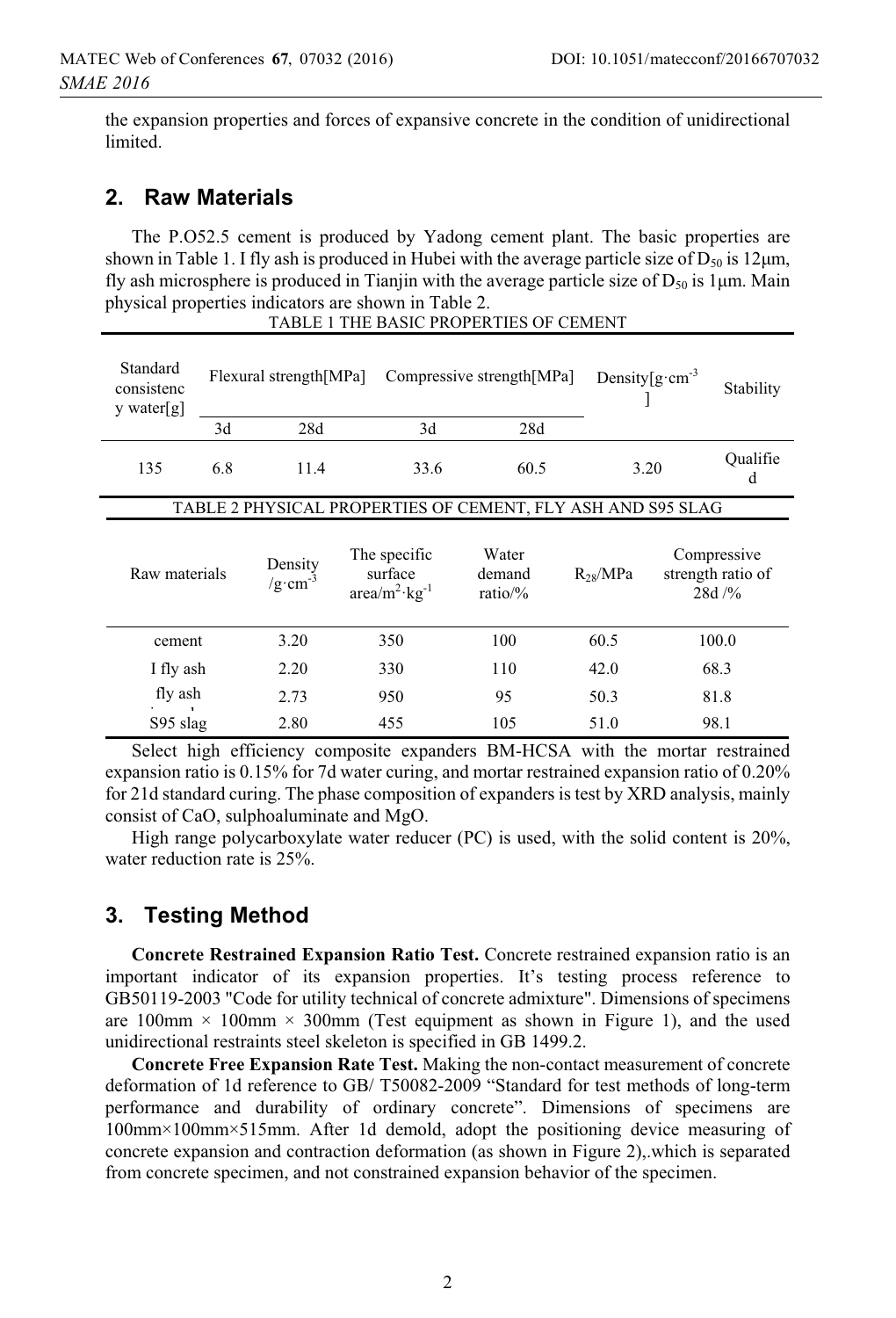

Fig.1 Test equipment of concrete restrained

Fig.2 Non-contact test with positioning device<br>expansion

**Concrete Working Performance Test.** The test is performed according to GB/T 50080-2002 "Performance Test Method for Ordinary Mixed Concrete". Concrete cohesiveness is tested by a simple viscometer (determine the emptying time of concrete with an inverted slump cone). The slump method characterized workability of concrete. Self-compacting effects are tested by a U-box method described in JGJ/T283-2012"Technical Specification for Application of Self-compacting Concrete". Its self-compacting ability is achieved by measuring the height difference between the two chambers, as shown in Figure 3.



Fig.3 Schematic of U-Box for self-compacting performance tests

### **4. Testing Results and Analysis**

**Working Performance and Strength of Concrete.** The test is performed to prepare C60 self-compacting concrete fist, according to JGJ/T283-2012"Technical Specification for Application of Self-compacting Concrete", with the volume fraction of coarse aggregate is 0.34, and volume fraction of sand is 0.42, and by calculation and practical experience, to determine the sand rate of 0.44, water-cement ratio of 0.27. On the basis of working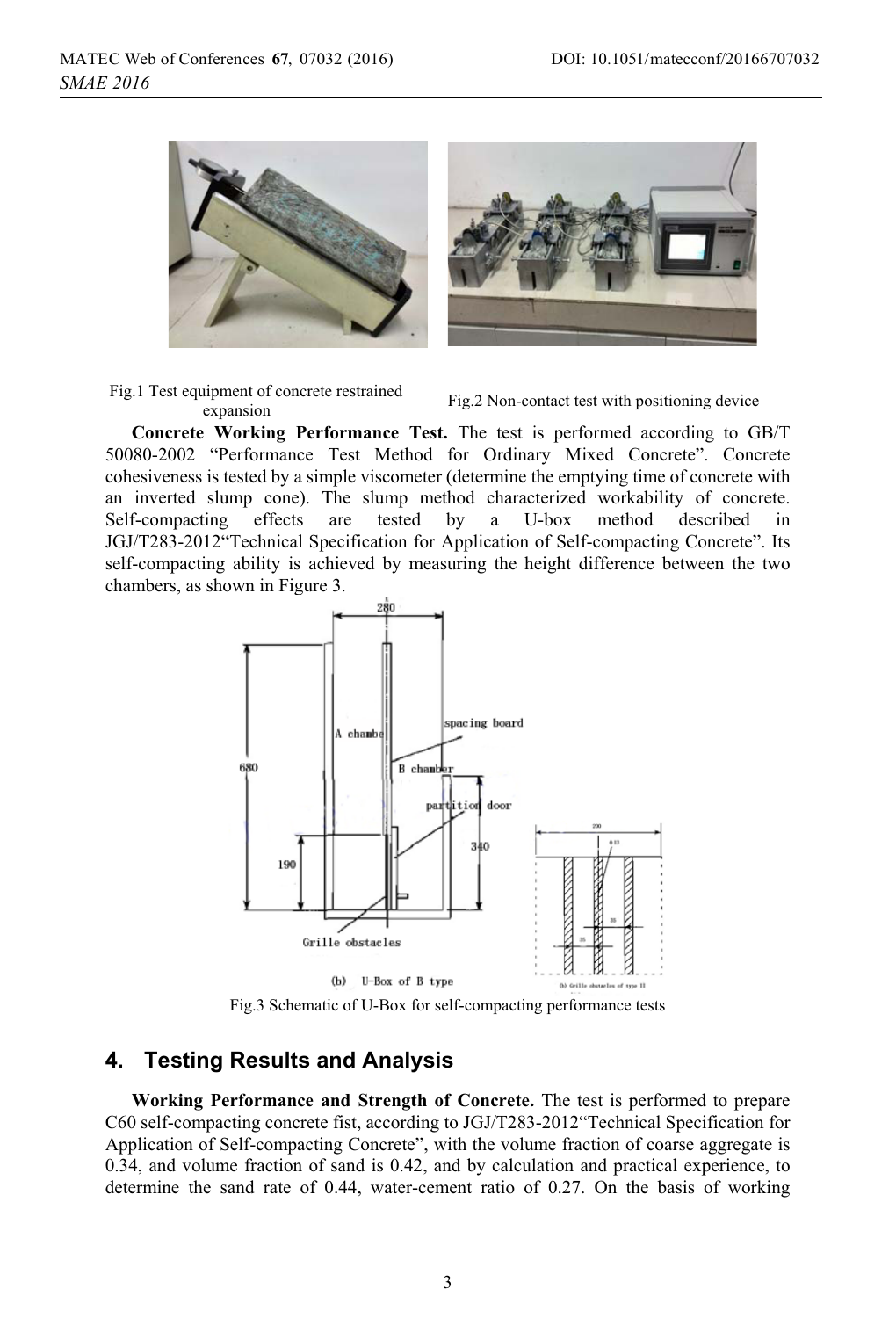performance requirement, study impact of expansive agent on concrete working performance, strength and expansion properties, the mix ratio is shown in Table 3, dosage of expansive agent is  $4\%$  12%.

| No.           | Cementin<br>g material | Cement | I FA | fly ash<br>microsphere | S95 | BM-<br><b>HCSA</b>       | Sand | coarse<br>aggregat<br>e | W/C  | PC/% |
|---------------|------------------------|--------|------|------------------------|-----|--------------------------|------|-------------------------|------|------|
| HCS60<br>$-0$ | 560                    | 330    | 90   | 56                     | 84  | $\overline{\phantom{a}}$ | 745  | 949                     | 0.27 | 2.2  |
| HCS60<br>$-1$ | 560                    | 308    | 90   | 56                     | 84  | 22                       | 745  | 949                     | 0.27 | 2.1  |
| HCS60<br>$-2$ | 560                    | 296    | 90   | 56                     | 84  | 34                       | 745  | 949                     | 0.27 | 2.1  |
| HCS60<br>$-3$ | 560                    | 285    | 90   | 56                     | 84  | 45                       | 745  | 949                     | 0.27 | 2.3  |
| HCS60<br>$-4$ | 560                    | 274    | 90   | 56                     | 84  | 56                       | 745  | 949                     | 0.27 | 2.4  |
| HCS60<br>$-5$ | 560                    | 263    | 90   | 56                     | 84  | 67                       | 745  | 949                     | 0.27 | 2.7  |

#### TABLE 3 MIX RATIO OF C60 EXPANSIVE SELF-COMPACTING CONCRETE

The testing result of working performance and strength of concrete is shown in Table 4

| TABLE 4 THE TESTING RESULT OF WORKING FERFORMANCE AND STRENGTH |           |            |              |               |       |      |      |  |  |
|----------------------------------------------------------------|-----------|------------|--------------|---------------|-------|------|------|--|--|
| No.                                                            | collapsed | Inverted   | U-box<br>/mm | Strength /MPa |       |      |      |  |  |
|                                                                | slump     | slump cone |              | 3d            | 7d    | 14d  | 28d  |  |  |
|                                                                | /flow/mm  | /s         |              |               |       |      |      |  |  |
| <b>HCS60-0</b>                                                 | 250/650   | 3.2        | 325          | 42.7          | 55.2  | 65.3 | 72.2 |  |  |
| <b>HCS60-1</b>                                                 | 255/660   | 3.4        | 330          | 40.2          | 52.8  | 60.5 | 71.6 |  |  |
| <b>HCS60-2</b>                                                 | 255/660   | 3.5        | 331          | 41.5          | 54.1  | 64.9 | 72.6 |  |  |
| HCS60-3                                                        | 250/645   | 3.8        | 328          | 38.5          | 49.15 | 60.2 | 68.8 |  |  |
| HCS60-4                                                        | 245/630   | 4.5        | 325          | 37.6          | 50.4  | 58.8 | 65.4 |  |  |
| HCS60-5                                                        | 240/600   | 5.3        | 320          | 35.2          | 43.3  | 50.6 | 61.5 |  |  |

TESTING RESULT OF WORKING REREORMANCE AND STRENGTH

As shown in Table 4, increasingly added with expanders has a certain impact on the working performance of concrete. When mixed with excessive expanders, not only the fluidity, workability and cohesiveness have been affected, but also have some adverse effect on the strength of concrete. References show that, expanders will absorb certain admixtures and water, which will cause reduced working performance and increased cohesiveness, thus the content of expanders should not be too much from the considerations of concrete working performance.

It also can been seen from Table 4, with the increase of expanders, the strength of concrete has some decrease, but still have reached 60Mpa. Expansion properties of concrete have certain relevance with concrete strength. When dosage of expanders is lower, produced micro-expansion can make dense concrete structure, result in concrete strength increase. When dosage of expanders is higher, greater expansion of concrete may result in an increase of internal defects in concrete structure, thus decreased the strength. Expanders should be in the right amount, to meet the coordinated development of strength, working performance and expansion.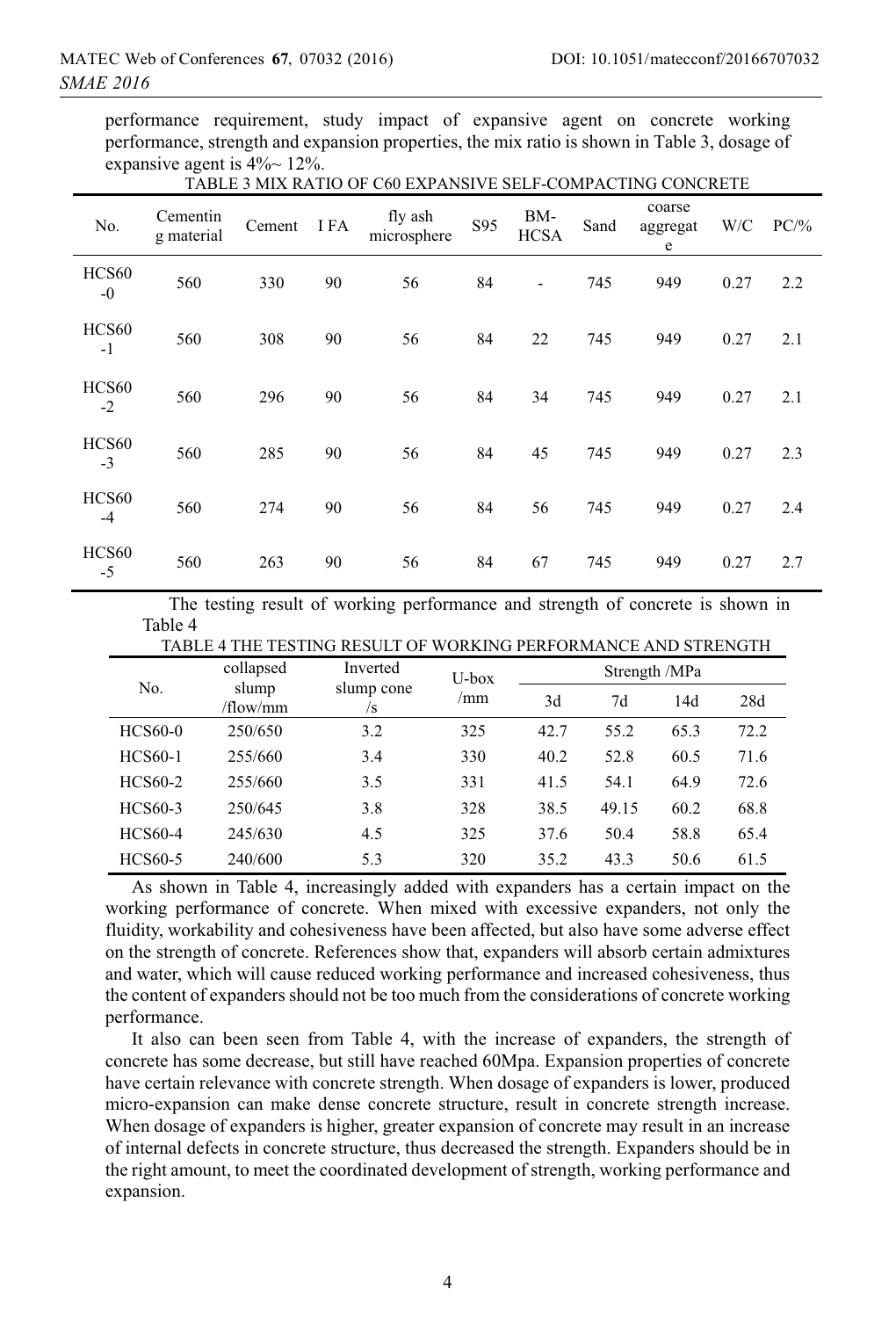**Expansion Properties of Concrete.** With the increase of expanders, the free expansion rate of concrete increases as seen in Figure 4. Expansion reaction started early, and the free expansion reached largest within 7d, later expansion rate of concrete gradually stabilized until equilibrium. When dosage of expander is 8%, the free expansion of concrete reached 0.04%~0.06%, with 10% content of expander, free expansion reached 0.07~0.09%, and with 12% content of expander, free expansion reached 0.07~0.10%.

Concrete restrained expansion ratio is an important indicator of its expansion performance. It represents the capability that internal tensile stress due to shrinkage can be roughly offset by the pre-stress. The test result of concrete restrained expansion ratio is as shown in Figure 5. When expanders content is greater than 8%, the expansion properties of concrete specimen is obvious in the case of unidirectional restrained. Conversely, it can only compensate shrinkage in the case of unidirectional restrained. For more expansion of concrete, it can not only compensate for non-restraint concrete shrinkage, but also generate stress. The resulting restrained shrinkage generated by stress is gradually increased over time and stabilized like stress, as the restrained steel skeleton is not rigid, make expansion concrete not only compensate for non-restraint and restrained concrete shrinkage, but also show limited expansion of concrete specimens. For smaller expansion of concrete, there is certain restrained concrete shrinkage in the early hydration, but expansion produced in late hydration is insufficient to compensate for non-restraint concrete shrinkage, thus concrete specimens showed shrinkage.



 Fig.4 Influence of expanders content on free expansion rate of concrete

 Fig.5 Influence of expanders on concrete restrained expansion ratio

Deformation of expansive concrete in the case of unidirectional restrained  $\varepsilon_{2m}$ , has following relationship<sup>[5]</sup> with expansion of concrete  $\varepsilon_1$ , non-restraint concrete shrinkage S<sub>t</sub> and restrained concrete shrinkage  $S_e$ ,  $\varepsilon_{2m} = \varepsilon_1 - (S_t + S_e)$ . In which the restrained shrinkage of concrete results from the stress, thus has corresponding relationship with stress. For concrete with certain expansion, stress can be improved by increasing the stiffness limit, or reducing the limited deformation of restrained concrete.

**Influence of Expander on Cement Hydration and Microscopic Analysis.** To compare with the XRD patterns of cement specimens mixed with expander and contrast specimens without expander curing for 3d and 28d. Analyze the impact of composite expanders on cement hydration, as seen in Figure 6.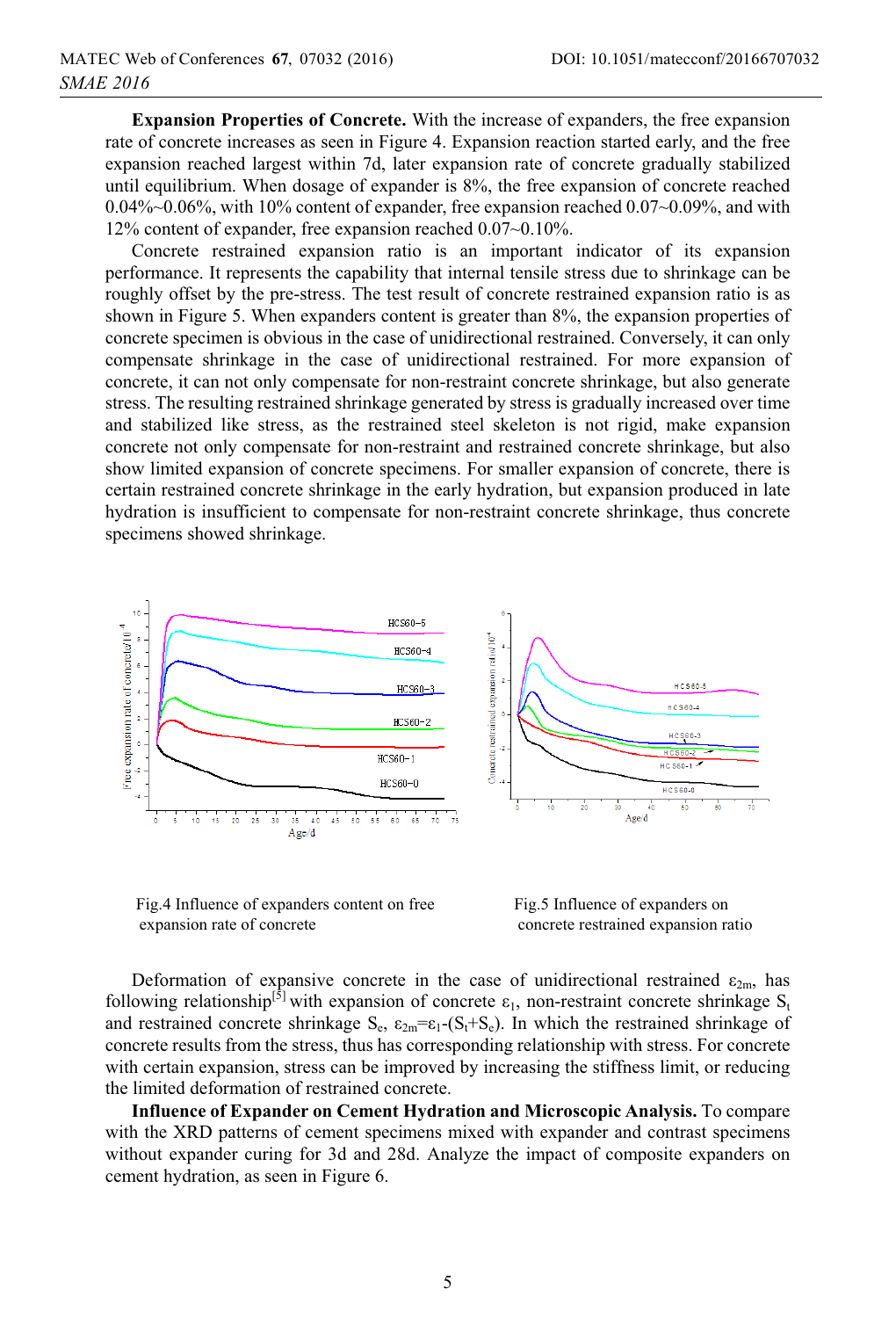

Fig. 6 XRD patterns of cement specimens

As seen in Figure in 6, sample 1 # is contrast specimens without expander, sample 2 # is cement specimens with 10% content of expander. After hydration of 3d, the apparent diffraction peaks of AFt at 20 of 9.1° appeared. The AFt diffraction peak intensity of 2# is higher than sample 1 #, means sample 2 # produced more AFt, mainly for expansive hydration product. Ca(OH)<sub>2</sub> is the main product of cement hydration, with 20 of 18.0° as characteristic diffraction peaks. The Ca(OH)<sub>2</sub> diffraction peak intensity of  $2\#$  is higher than sample 1 # in the early hydration of 3d, thus, expanders has certain effect in promoting early hydration of cement, which is favorable for the early strength.

As seen in Figure 7, cement hydration specimens curing for 3d, is more porous and loose in structure, showing lots of needle crystals AFt tufted growth, sample 2 # also shows hexagonal plates of AFm. With the extension of curing age, cement structure is more compact, in contrast specimens, there are almost no AFt, while in sample  $2 \#$ , AFt can still be seen in the gap and junction, which was produced by expansive hydration of expander, the reason of expansion effect.